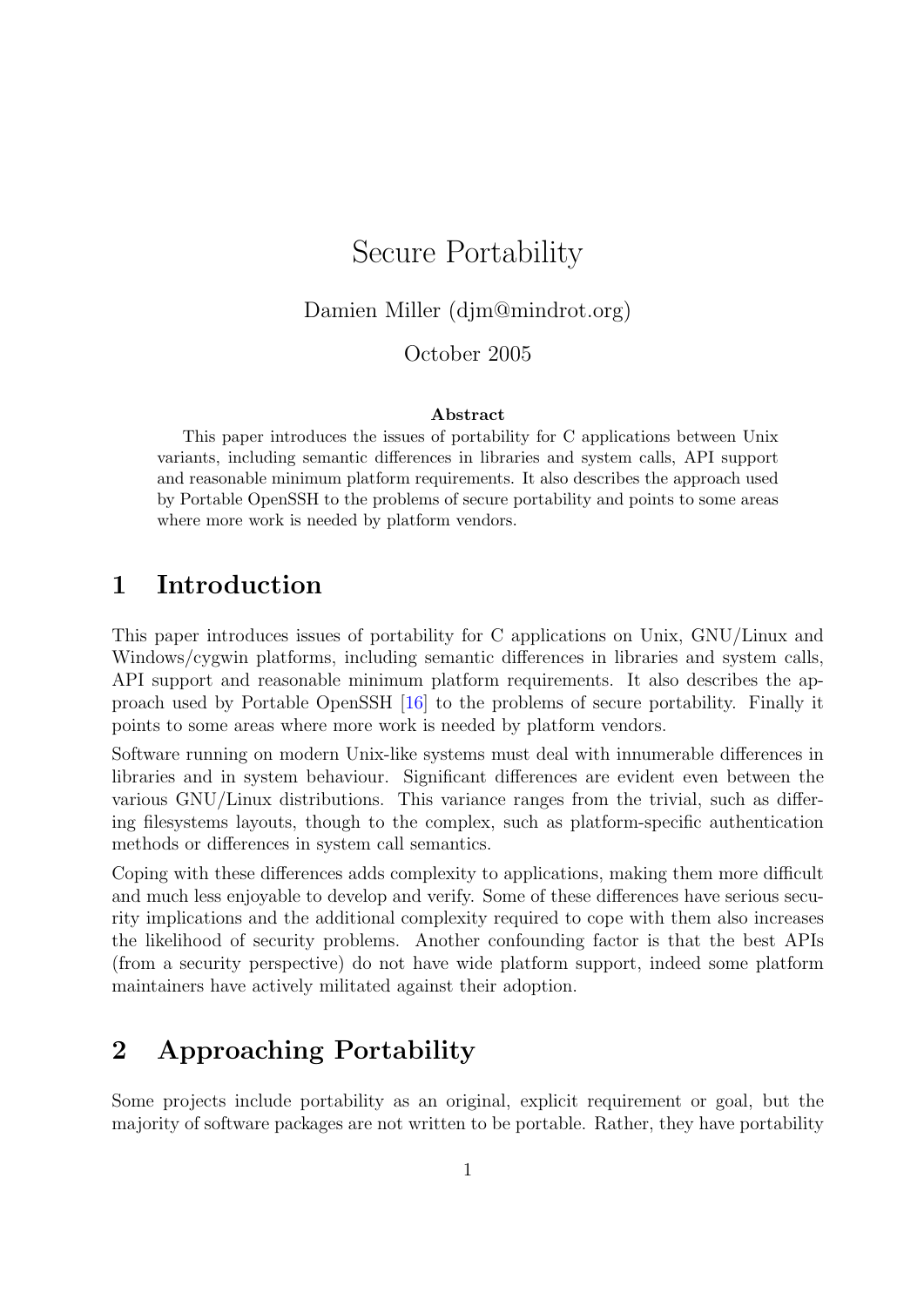incrementally added after the software has been developed on an original "golden" platform (usually either an explicit target platform, or whatever the developer likes or has available). This is not necessarily a bad thing - it provides a reference against which the correct operation of other platforms can be measured.

In the case of OpenSSH, the original platform was OpenBSD, though some portability code from the legacy ssh-1.2.x code-base was retained. OpenSSH differs from many other software projects in its separation into "core" and "portable" versions. The OpenBSD developers want a clean code-base, free of portability clutter as the canonical home for OpenSSH is their CVS tree. The portable version of OpenSSH is maintained by a semiseparate team of developers in a separate CVS tree. This arrangement creates some extra work, as changes to the core version must be periodically merged, but automated tools render this process trivial and the existence of the OpenBSD version has proved useful many times in determining whether bugs in the core product, the portability code or the new target platform. Table [1](#page-1-0) lists the platforms that are supported by portable OpenSSH.

| AIX            | DragonflyBSD       | QNX                      |
|----------------|--------------------|--------------------------|
| Apple MacOS X  | $HP/UX$ 10.x, 11.x | SCO OpenServer 5         |
| <b>BSDi</b>    | Irix $5.x$ , $6.x$ | <b>SCO</b> Unixware      |
| Cray Unicos    | Linux              | SNI ReliantUNIX          |
| Cygwin         | LynxOS             | Solaris 2.6, 7, 8, 9, 10 |
| $DEC$ OSF $/1$ | NCR SVR4 MP-RAS    | Sony NewsOS BSD          |
| <b>DGUX</b>    | <b>NeXTSTEP</b>    | SunOS <sub>4</sub>       |
| Darwin         | <b>NetBSD</b>      | Ultrix                   |
| FreeBSD        | OpenBSD            |                          |

Table 1: Platforms supported by portable OpenSSH

<span id="page-1-0"></span>Most software projects, however, maintain a single version that supports multiple platforms, usually with some leaning towards a favourite (e.g. most recent free software projects implicitly prefer GNU/Linux). In either case, portability becomes an issue when developers encounter a difference between platforms.

At this point, it is worthwhile to consider some goals of portability. The prime objective is to have the software carry out its desired function(s) on the desired platforms. However, there are several less obvious goals:

- 1. To retain readability of the code
- 2. To ensure that the software behaves similarly on different platforms (including avoiding the introduction of platform-specific bugs)
- 3. To facilitate the addition of support for new platforms
- 4. To minimise maintenance costs for developers of the software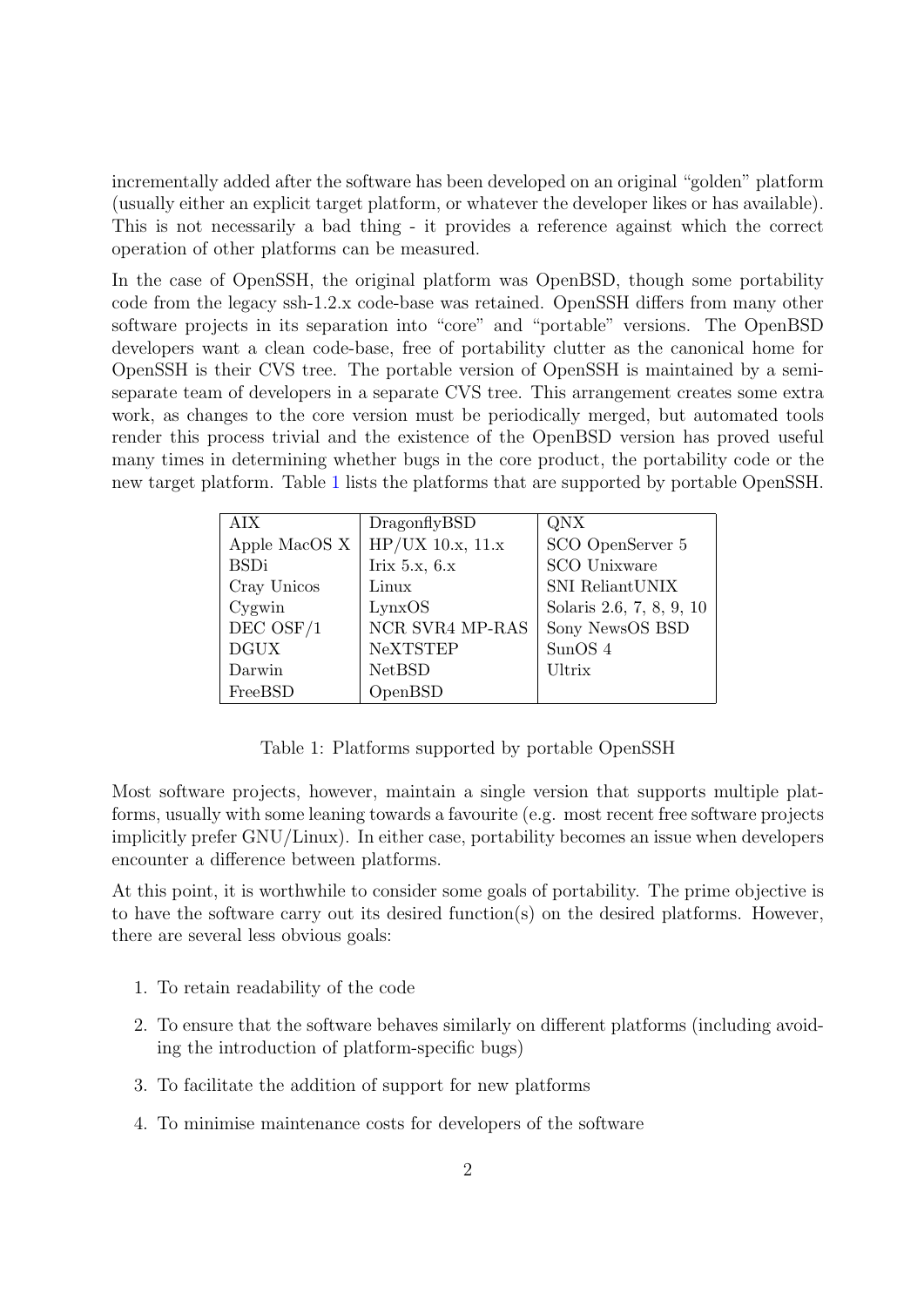5. To minimise support costs from users of the software

Achieving one of these goals should not involve trading off against the others. Indeed, focusing on the prime objective generally makes the others much easier to achieve, though it may require a little more up-front effort. In addition, porting software can expose hidden assumptions and bugs that may only occur rarely on the base platform, finding and fixing these issues improves software quality as a whole.

## 3 Platform differences

Differences between Unix and Unix-like platforms are far less painful today than they were a decade, or even five years ago. Beyond differing endianness and word sizes, hardware differences are largely transparent to the modern developer. Likewise C compilers are generally feature-compatible, with the major difference being the command line options required to compile and link a program. System libraries are largely standardised and tend to include popular functions, regardless of the lineage of the particular platform.

Spare a thought for the brave developers of twenty years ago who had to contend with differences at every level [\[9\]](#page-12-1): in the C compiler and tool-chain (still in a state of flux), in the network stack (changing as the TCP/IP protocols were refined), in an OS still in a stage of rapid evolution and in strange (by today's standards) features and limitations of the underlying hardware that were not abstracted away by the underlying OS.

However, portability issues remain; platforms are by no means homogenous. Deep differences, including subtle but critical differences in semantics exist between some systems. New APIs are being added frequently to both free and proprietary operating systems.

## 3.1 Trivial differences

Most platform related differences are trivial in nature. Table [2](#page-3-0) mentions several of this nature and basic ways to deal with them. While these issues do not pose much of a problem to an aware developer, they can become more tricky to deal with through their composition.

#### 3.1.1 Use of the C preprocessor

While the trivial differences are relatively easy to work around they can, because of the frequency of their occurrence, also be the ones that pose the greatest threat to readability of source code. Despite strong recommendations to the contrary [\[18\]](#page-12-2), an all-too-common approach to fixing these differences is the liberal use of preprocessor directives to create an in-line replacement.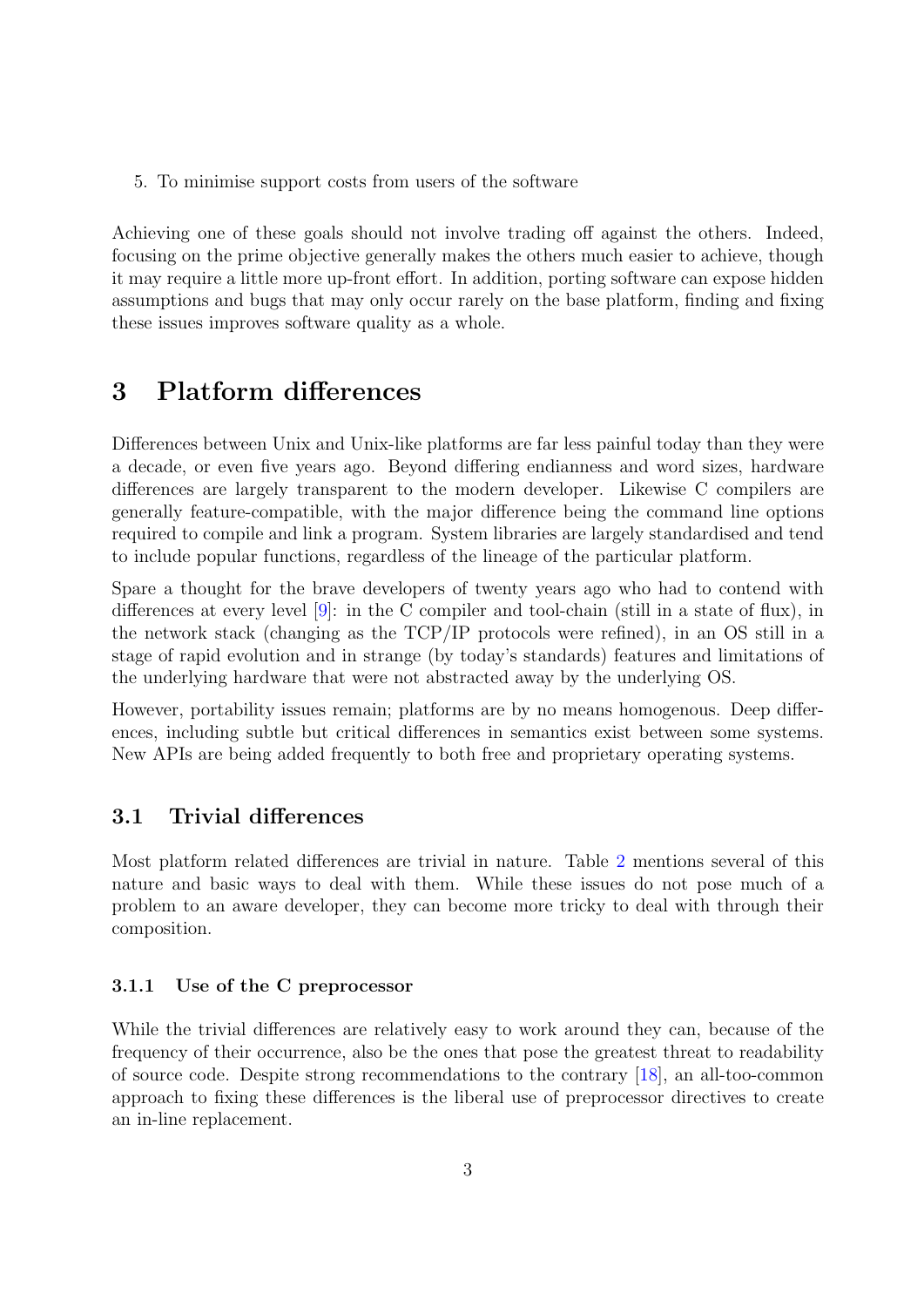| Problem                            | Solution                                                      |  |
|------------------------------------|---------------------------------------------------------------|--|
| Differing system integer byte      | Use POSIX <i>ntohl, ntohs, htonl, htons</i> functions to con- |  |
| orders (endianness)                | vert                                                          |  |
| Different word sizes (e.g.<br>- of | Use width specified types, such as $int32_t$ where word       |  |
| the <i>int</i> type)               | size matters                                                  |  |
| Missing type definitions (e.g.     | Include replacement definitions in header file                |  |
| $u\_int32_t$                       |                                                               |  |
| Missing functions (e.g. dae-       | Include portable replacements                                 |  |
| mon, strlcpy)                      |                                                               |  |
| Different underlying integer       | Cast to wider type in printf, avoid direct use as ar-         |  |
| types for OS provided types,       | ray index or in pointer arithmetic (avoiding signed vs.       |  |
| e.g. $uid_t$                       | unsigned bugs)                                                |  |

Table 2: Some common trivial platform differences

<span id="page-3-0"></span>These inline replacements have a tendency to multiply, leading to a maze of platformspecific code wrapped up in deeply nested pre-processor logic. For example, listing [1](#page-4-0) shows a section of ntpd's [\[14\]](#page-12-3) startup code where the simple action of becoming a daemon has been rendered nearly unreadable by a maze of compatibility fall-backs.

A far better approach for situations like this is to provide a replacement for the missing API (*daemon*) in this case) and to include it in a compatibility library. This clears the main code paths of inessential clutter, thereby making them far easier to read and follow. Removing the clutter is also conducive to better security by making it easier to audit for problems.

By locating the replacement function in a compatibility library, it will be available to every discrete program in the software distribution, obviating the need for each to implement its own replacement. This approach should be recursively applied to the compatibility functions too - merely refactoring the previous example into a  $d$ *daemon* $\ell$ ) function in a separate file doesn't produce the full benefit unless the whole tangle is unwound.

Of course, some preprocessor is almost always required - the goal is to avoid nesting it, which leads to an exponential growth in the number of paths through the code. As a rule, consider breaking code out whenever there is a need for more than one level of preprocessor nesting.

In many cases, an even more simple solution to the issue of replacing missing functions exists: import or adapt code from one of the BSD operating systems. The BSD code is well written, released under a liberal licence intended to facilitate exactly this type of reuse and is standard (for many functions it is the original and canonical implementation). Another major benefit is that this code is actively maintained, thus saving effort for application developers who integrate it. Portable OpenSSH makes extensive use of OpenBSD's standard library code to supplement missing or broken implementations of functions on other platforms.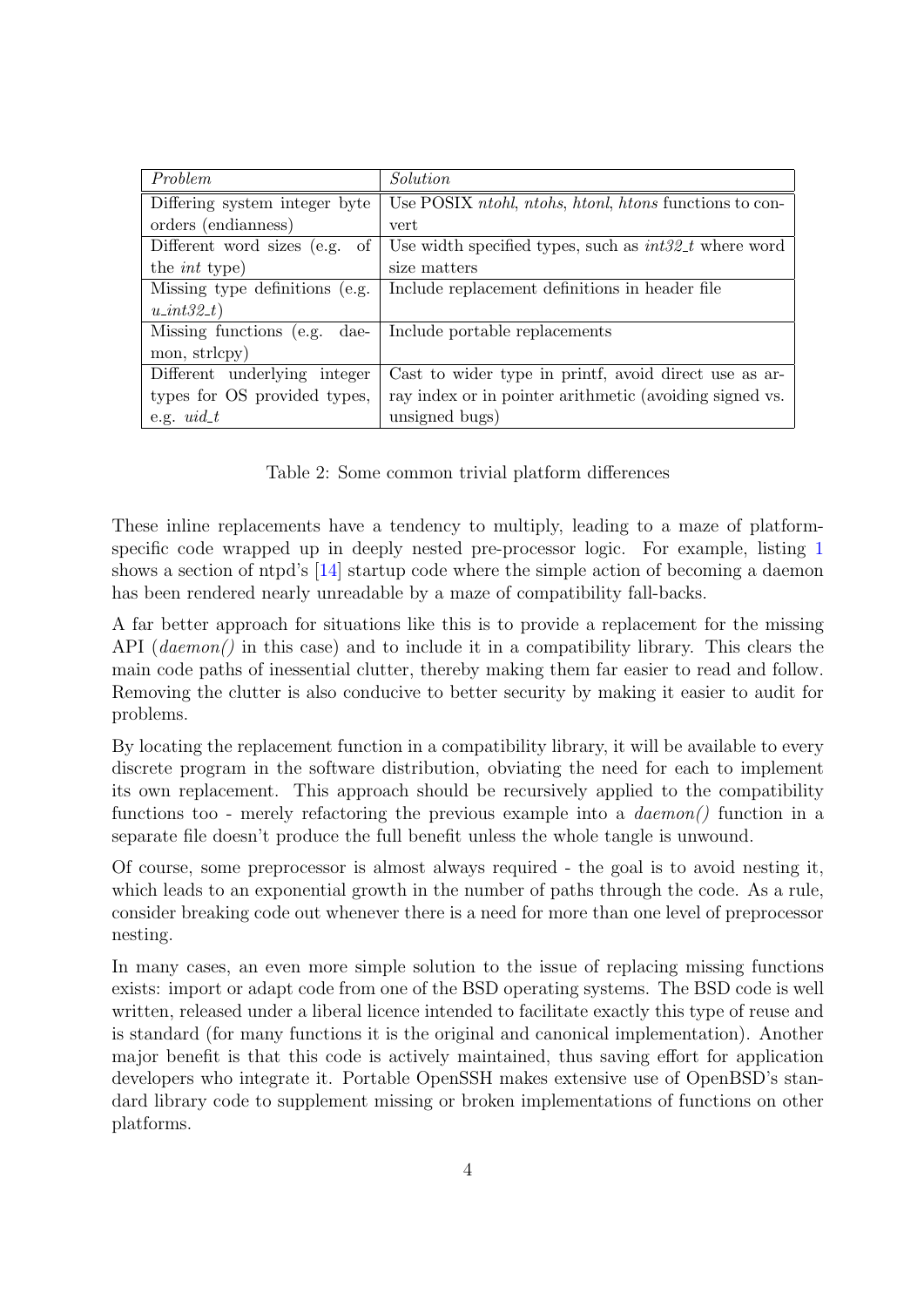This approach of direct replacement works well for platform functions, types and preprocessor defines that are missing, but it can be difficult to replace a platform supplied function that is broken. Prototypes for various functions differ between systems and, unless the application developer is willing to ship multiple prototypes for the replacement functions, it is impossible to make them work across all the necessary platforms. One such case is the RFC 3493 [\[6\]](#page-12-4) address-family independent host and address lookup routines. Several platforms have shipped incomplete or buggy implementations of these routines that needed to be worked around, but direct replacements ran into the problems described above. The solution used by portable OpenSSH is to use the pre-processor to internally rename the functions to point to internal replacements (as shown in Listing [2\)](#page-5-0). This approach is slightly ugly, in that it renames a system provided API. Another solution would be to introduce a wrapper API, but this would sacrifice some readability for the vast majority of systems where these functions work correctly.

```
# ifdef HAVE_DAEMON
        daemon(0, 0);
# else /* not HAVE_DAEMON */<br>if (fork()) /* HMS:
                       /* HMS: What about a -1? */
            ext(0):{
#if !defined(F_CLOSEM)
            u_long s;
            int max_fd;
#endif /* not F_CLOSEM */
#if defined(F_CLOSEM)
            /*
             * From 'Writing Reliable AIX Daemons,' SG24-4946-00,
             * by Eric Agar (saves us from doing 32767 system
             * calls)
             */
            if (fcnt1(0, F_CLOSEM, 0) == -1)msyslog(LOG_ERR, "ntpd: failed to close open files(): %m");
#else /* not F_CLOSEM */
# if defined(HAVE_SYSCONF) && defined(_SC_OPEN_MAX)
            max_f d = sysconf(SC_OPEN_MAX);# else /* HAVE_SYSCONF && _SC_OPEN_MAX */
            max_f d = getdtablesize();# endif /* HAVE_SYSCONF && _SC_OPEN_MAX */
            for (s = 0; s < max_f d; s++)(void) close((int)s);
#endif /* not F_CLOSEM */
            (void) open("/", 0);
            (void) dup2(0, 1);
            (void) dup2(0, 2);
#if defined(HAVE_SETPGID) || defined(HAVE_SETSID)
# ifdef HAVE_SETSID
            if (setsid() == (pid_t)-1)msyslog(LOG_ERR, "ntpd: setsid(): %m");
# else
            if (setppid(0, 0) == -1)msyslog(LOG_ERR, "ntpd: setpgid(): %m");
# endif
#else /* HAVE_SETPGID || HAVE_SETSID */
```
<span id="page-4-0"></span>Listing 1: excerpt from ntp-stable-4.2.0a-20050303 ntpdmain() function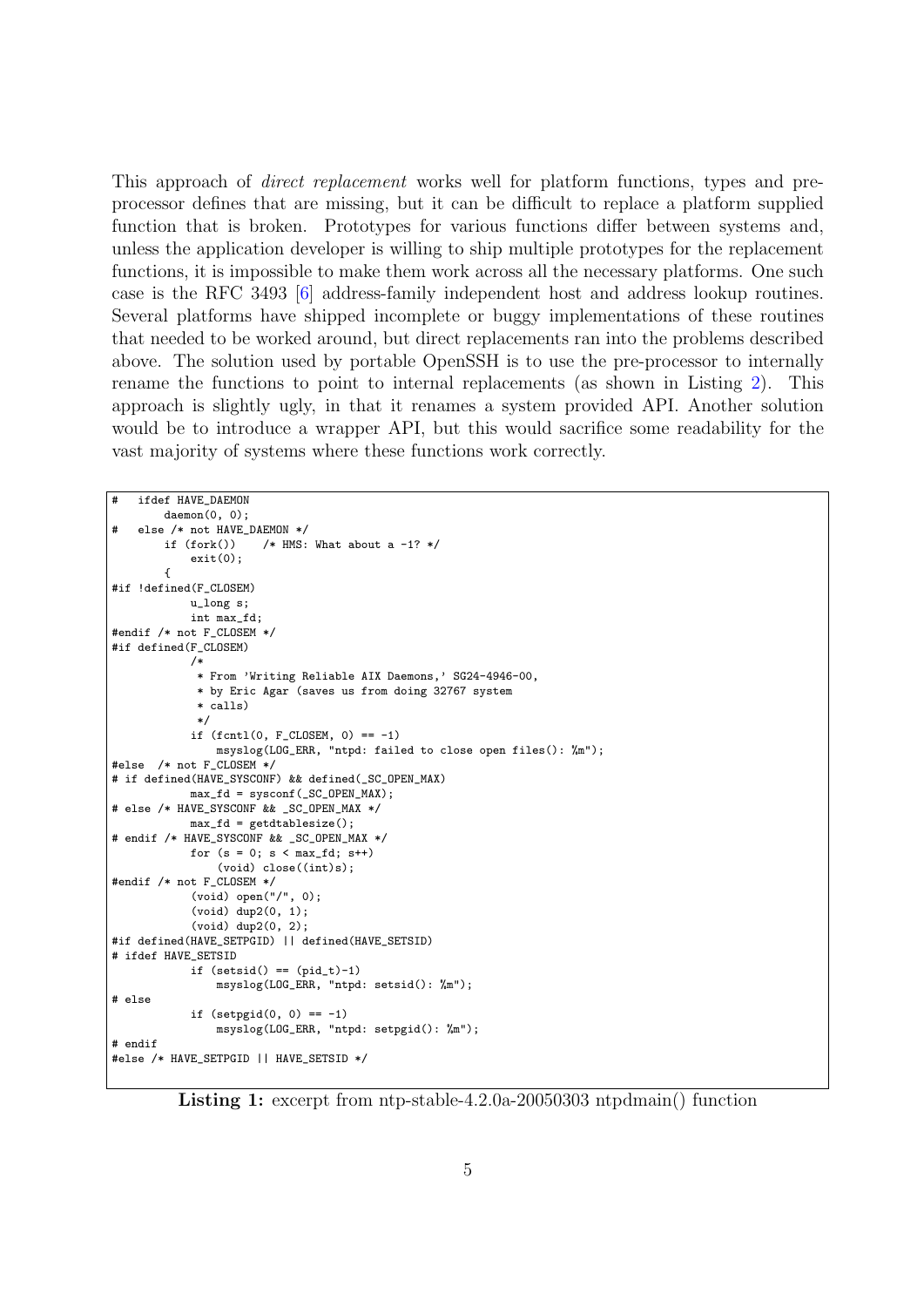```
#ifndef HAVE_GETNAMEINFO
#define getnameinfo(a,b,c,d,e,f,g) (ssh_getnameinfo(a,b,c,d,e,f,g))
int getnameinfo(const struct sockaddr *, size_t, char *, size_t,
   char *, size_t, int);
#endif /* !HAVE_GETNAMEINFO */
```
Listing 2: avoiding a buggy system-provided function

#### <span id="page-5-0"></span>3.1.2 Activating replacements

Once a replacement function has been written or imported, the developer is now faced with another question: how is this replacement triggered? There are several popular approaches to this, each involving some tradeoffs.

The most simple way to trigger platform-specific replacements is to use pre-processor definitions set by the user. These usually appear either in a Makefile or some configuration header. While this is very easy for the developer, it can be confusing for non-technical users and therefore likely to increase the number of support requests if the software is shipped as source code, though grouping together coherent sets of options by platform can reduce this burden. Another problem is that it can be difficult to manually maintain the list of definitions as the software grows more complex. If there are only a handful of defines, then this may be a useful solution for very small software packages.

This method can be trivially automated using the pre-processor definitions set by the compiler or system include files. For example,  $\#$ if defined(\_OpenBSD\_)). This improves over the previous technique in that it needs no end user adjustment for the common cases. It is also easy for the developer: understanding which sets of options are set on a platform simplifies debugging. Unfortunately this method tends to become unwieldy when many platforms are added. It also fails to detect variants of a single OS, e.g. differences between Linux distributions.

A better approach is to provide pre-configured sets of consistent options in the build infrastructure (e.g. Makefiles, automatically selected by system architecture, OS and/or the user. A good example of this is the imake [\[5\]](#page-12-5) system used by X11R6 and its set of per-platform definitions files. Again, this is simple for the user, so long as they fall into the set of provided platforms and offers determinism for the developer. Supporting the software on a new platform, or variant of an existing one does take some developer time.

Perhaps the most common approach today is to automatically detect platform characteristics by running compile-time tests,  $\hat{a}$  la GNU autoconf [\[11\]](#page-12-6), though this approach predates autoconf by many years [\[18\]](#page-12-2). This is simple and automatic for the user, and the same system can provide a standard and user-friendly way of making other compile-time customisations, such as selecting installation paths. This approach also offers a reasonable chance that the software will work unmodified on new platforms or on variants of existing platforms, thereby reducing support requirements. The big problem with this method is that it makes it difficult for the developer to ascertain the exact configuration parameters selected on a given system, if they don't have direct access to it. This makes debugging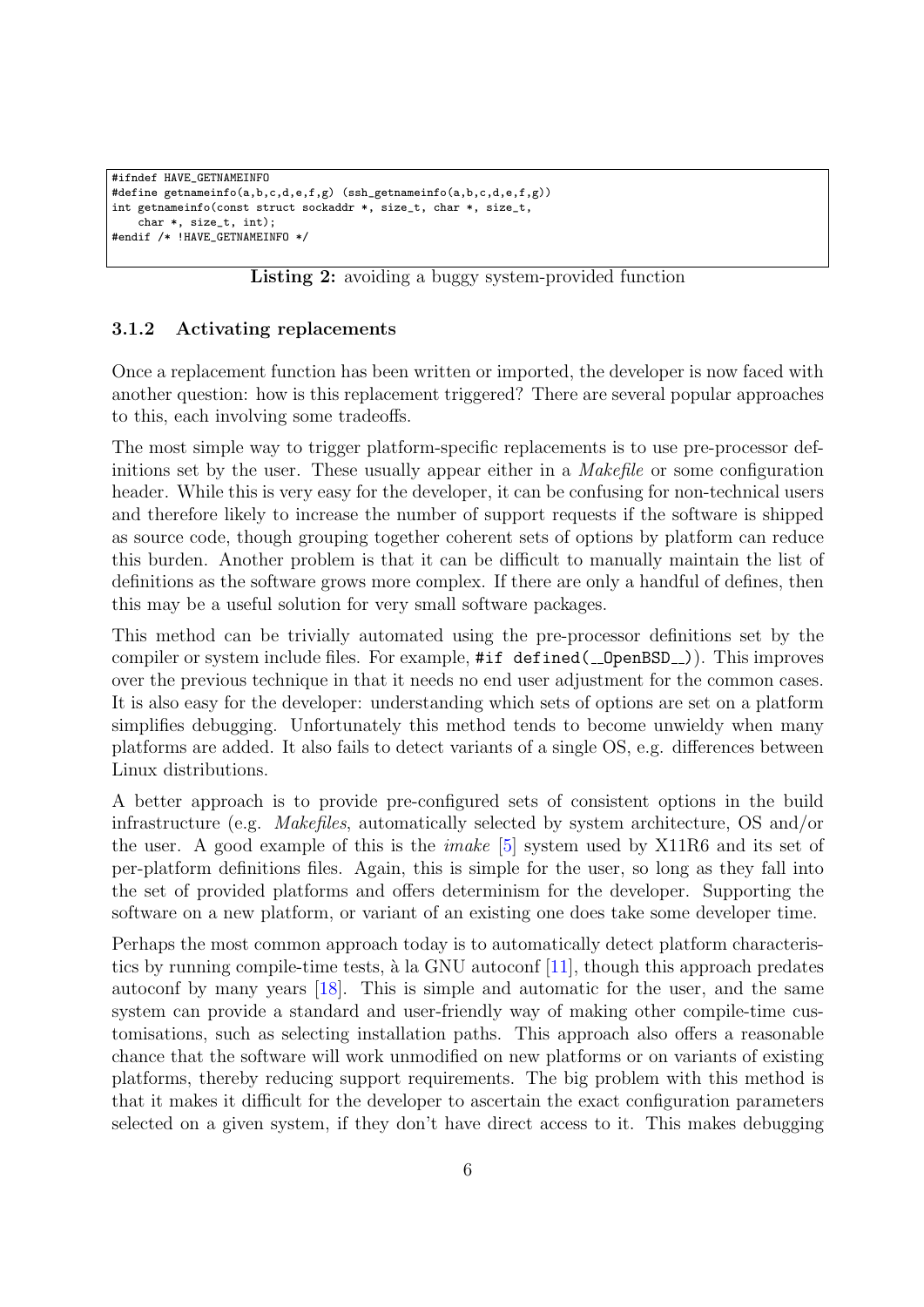quite a bit more difficult in these cases. Also, the most popular tool (GNU autoconf) is somewhat fragile and therefore can be a source of complexity in itself, though this is not an inherent problem of the approach.

Most free software projects use either of the last two methods, or a combination of both. Portable OpenSSH uses a combination, by way of GNU autoconf: compile-time tests where possible, with some per-platform definitions. The per-platform definitions are required because some things are difficult to test. It is impractical to test for bugs in the networking functions in a general sense (what happens if the user is not connected to a network when running the tests?) and some other feature tests would require root to function. In portable OpenSSH, per-platform defines are usually used to mark certain platform features as "broken" and to enable platform authentication code.

## 3.2 Complex differences

Complex differences can be frustrating for the developer. One of these is a collection of essentially trivial differences: the wild variation between platforms in how login records are maintained. Most systems maintain some form of utmp (logged in users, indexed by TTY), wtmp (record of login and logout events), btmp (record of failed login attempts) and lastlog (per-UID record of most recent login activity) files but the fields present in the files, their contents and the way that login applications are expected to write to them frequently differ between platforms. Some platforms have adopted the POSIX utmpx format and associated functions, but this support is not universal even among actively maintained operating systems.

OpenSSH introduced the logicrec API (contributed by Andre Lucas) to deal with this morass. logicrec presents a high-level API that hides the gory details of updating the appropriate files from the main application behind simple functions to record a login or logout event. To achieve this, the *loginrec.c* code needs to present a superset of the fields present in supported platforms utmp files. Compare figures [3](#page-7-0) and [4.](#page-7-1) GNU/Linux possesses a fairly complete utmp structure that closely matches the loginrec API, whereas other platforms often omit one or more fields, often the IPv6 address. This API has greatly simplified the task of supporting new systems in portable OpenSSH and has subsequently been adopted by at least one other free software project [\[10\]](#page-12-7).

A related approach is used in portable OpenSSH's audit system (designed and implemented by Darren Tucker). If the platform supports login event auditing, a simple bridge can be written between its native API and portable OpenSSH's abstract audit event API. At present, BSM auditing is supported as used by Sun and Mac OS X/OpenBSM, but other schemes would be trivial to add. Similarly, the password authentication / encryption code has per-platform hooks for OS vendors who have decided that they should make things complicated for application developers by using a function other than  $crupt()$  to perform password encryption.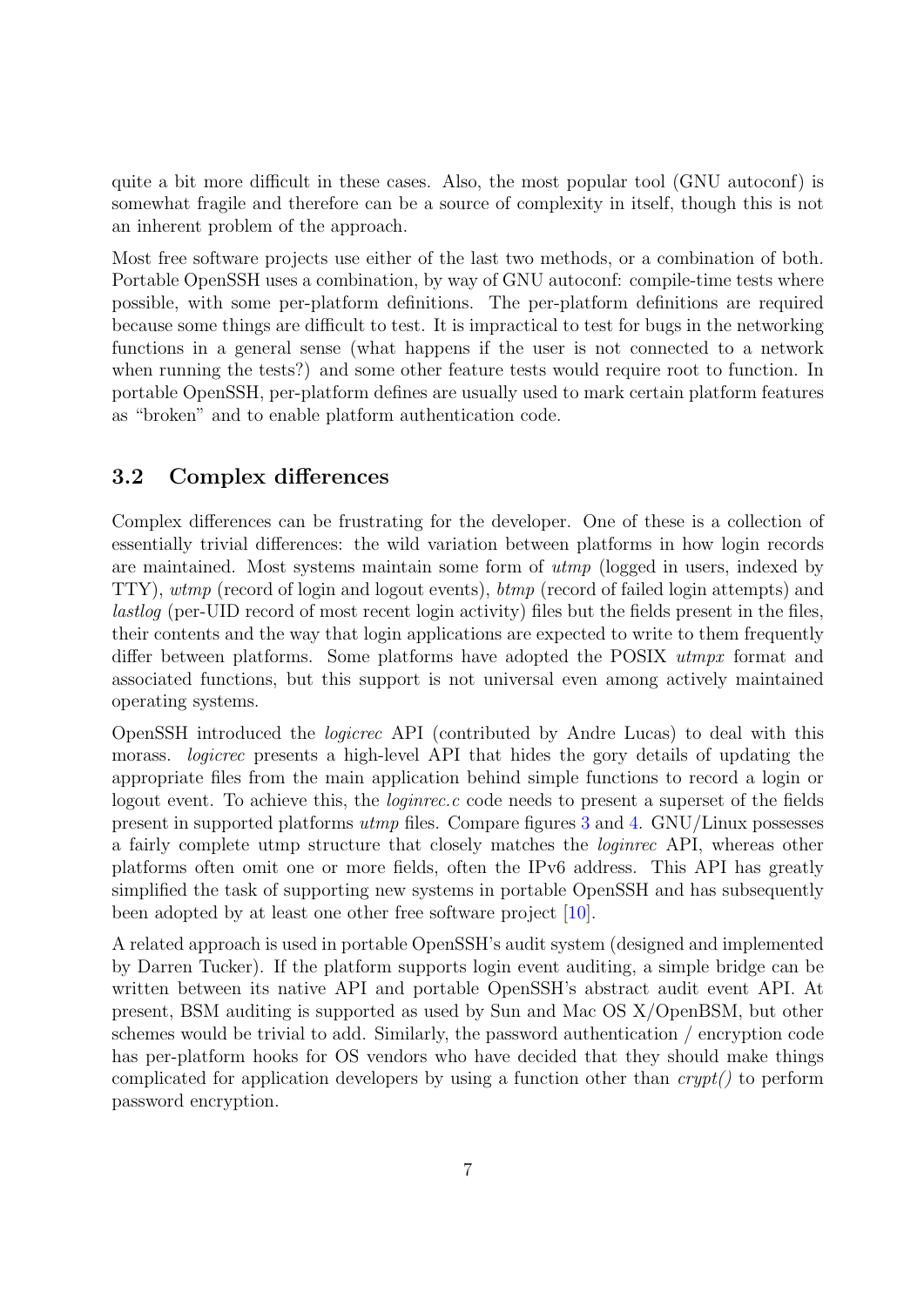```
struct logininfo {
   char progname[LINFO_PROGSIZE]; /* name of program (for PAM) */
   int progname_null;<br>short int type;
                type; <br> \qquad /* type of login (LTYPE_*) */<br> pid; <br> /* PID of login process */
   int pid; /* PID of login process */
   int uid; /* UID of this user */<br>
char line[LINFO LINESIZE]: /* ttv/ptv name */
   char line[LINFO_LINESIZE]; /* tty/pty name */
   char username[LINFO_NAMESIZE]; /* login username */<br>
char hostname[LINFO_HOSTSIZE]: /* remote hostname *
                hostname[LINFO_HOSTSIZE]; /* remote hostname */
   /* 'exit_status' structure components */
   int exit; \begin{array}{ccc} \text{int} & \text{exit} & \text{exists } \times \text{} \\ \text{int} & \text{transition} & \text{t} \end{array}int termination; \overline{\hspace{1cm}} /* process termination status */
   unsigned int tv_sec;
   unsigned int tv_usec;
   union login_netinfo hostaddr; /* caller's host address(es) */
}; /* struct logininfo */
```


<span id="page-7-0"></span>struct utmpx

```
{
 short int ut type: /* Type of login. */
   __pid_t ut_pid; /* Process ID of login process. */
  char ut_line[__UT_LINESIZE]; /* Devicename. */<br>char ut_id[4]: /* Inittab ID. */
                                   /* Inittab ID. */char ut_user[__UT_NAMESIZE]; /* Username. */
  char ut_host[__UT_HOSTSIZE]; /* Hostname for remote login. */
  struct __exit_status ut_exit; /* Exit status of a process marked
                                      as DEAD_PROCESS. */
  long int ut_session; /* Session ID, used for windowing. */
  struct timeval ut_tv; /* Time entry was made. */
 \frac{1}{2} int32_t ut_addr_v6[4]; \frac{1}{2} /* Internet address of remote host. */<br>
char unused [20]: \frac{1}{2} /* Reserved for future use. */
                                   /* Reserved for future use. */};
```
Listing 4: Linux utmpx structure (abridged)

<span id="page-7-1"></span>Some inter-platform differences are more subtle, an example of this is the differing semantics of signal delivery: whether system calls are restarted after delivery of a signal or whether they return with an EINTR and whether or not signal handlers are reinstalled after they are used. OpenSSH uses a wrapper function mysignal() to provide BSD-like semantics, following the technique presented by Stevens[\[19\]](#page-12-8).

Astute readers may note that the OpenSSH mysignal() function is not exactly like Stevens' in that it does not activate the restart of system calls after receipt of a signal. This is because setting the POSIX SA RESTART flag is not sufficient to ensure that a system call will fully complete upon receipt of a signal, for instance a  $read()$  may return fewer bytes than were requested when it is interrupted. OpenSSH needs to be careful here, as a SIGCHLD or other signal could arrive at any time during its execution, and it cannot afford to assume that a read() or write() will continue to completion. Instead, OpenSSH deals with interrupted or short reads and writes using a wrapper function atomicio(). This function will try to read or write the specified number of bytes, restarting if the system call returns a short transfer or an EINTR error. atomicio will run until either all the requested bytes are moved or an error or EOF condition has occurred.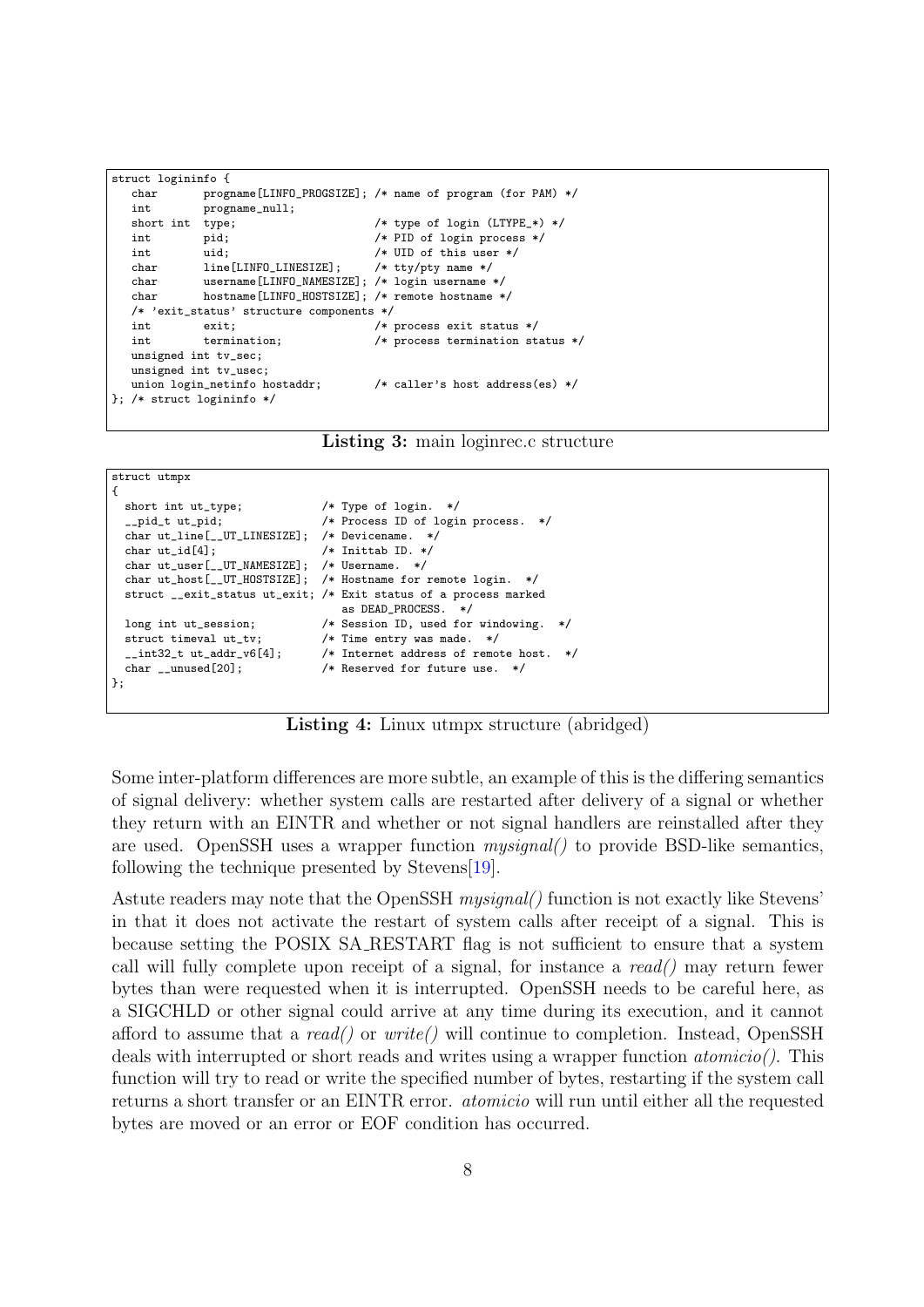## 3.3 Differences with security implications

Most of the time inter-platform differences will cause obvious failures when they are not properly dealt with. However, some differences are subtle and have effects that can seriously impact security.

One example of this is the PAM library [\[17\]](#page-12-9). PAM provides a standard API for programs to perform user authentication, authorisation and session setup. However and ambiguity in the specification leads to a nasty bug. PAM is a challenge/response API, providing the application a set of pam message structures which can instruct it to display messages or prompt for user input with character echo enabled (for non-sensitive questions) or disabled (e.g. for passwords). Developers of some Sun-derived PAM implementations interpreted this set of messages as being passed as a *pointer to an array of struct pam\_message*, whereas the Linux-PAM  $[15]$  developers took the view that it is passed as An array of pointers to struct pam message. In the common case where only a single message is present, the two are equivalent. However when multiple messages are present, an application expecting the wrong behaviour could read to or write from an incorrect address, a behaviour that is potentially exploitable by an attacker to gain control of the process. Worse, because it is responsible for authentication, the application code that deals with PAM must run with super-user privileges, which a successful exploit would gleefully inherit.

To tackle this, portable OpenSSH implemented the accessor macro shown in Listing [6](#page-9-0) to hide the PAM implementation's *pam\_message* passing convention.

Another platform difference of concern is in the semantics of the setuid family of calls: setuid, setreuid, setresuid, and their group ID manipulation counterparts. Chen and Wagner [\[3\]](#page-12-11) have found that several naive usage patterns of these system calls can lead to an

```
mysig_t
mysignal(int sig, mysig_t act)
{
    struct sigaction sa, osa;
    if (sigaction(sig, NULL, \&osa) == -1)
        return (mysig_t) -1;
    if (osa.sa_handler != act) {
        memset(&sa, 0, sizeof(sa));
        sigemptyset(&sa.sa_mask);
        sa.sa_flags = 0;
#ifdef SA_INTERRUPT
        if (sig == SIGALRM)
            sa.sa_flags |= SA_INTERRUPT;
#endif
        sa.sa_handler = act;
        if (sigaction(sig, ksa, NULL) == -1)
            return (mysig_t) -1;
    }
    return (osa.sa_handler);
}
```
Listing 5: Replacement for signal() using POSIX sigaction()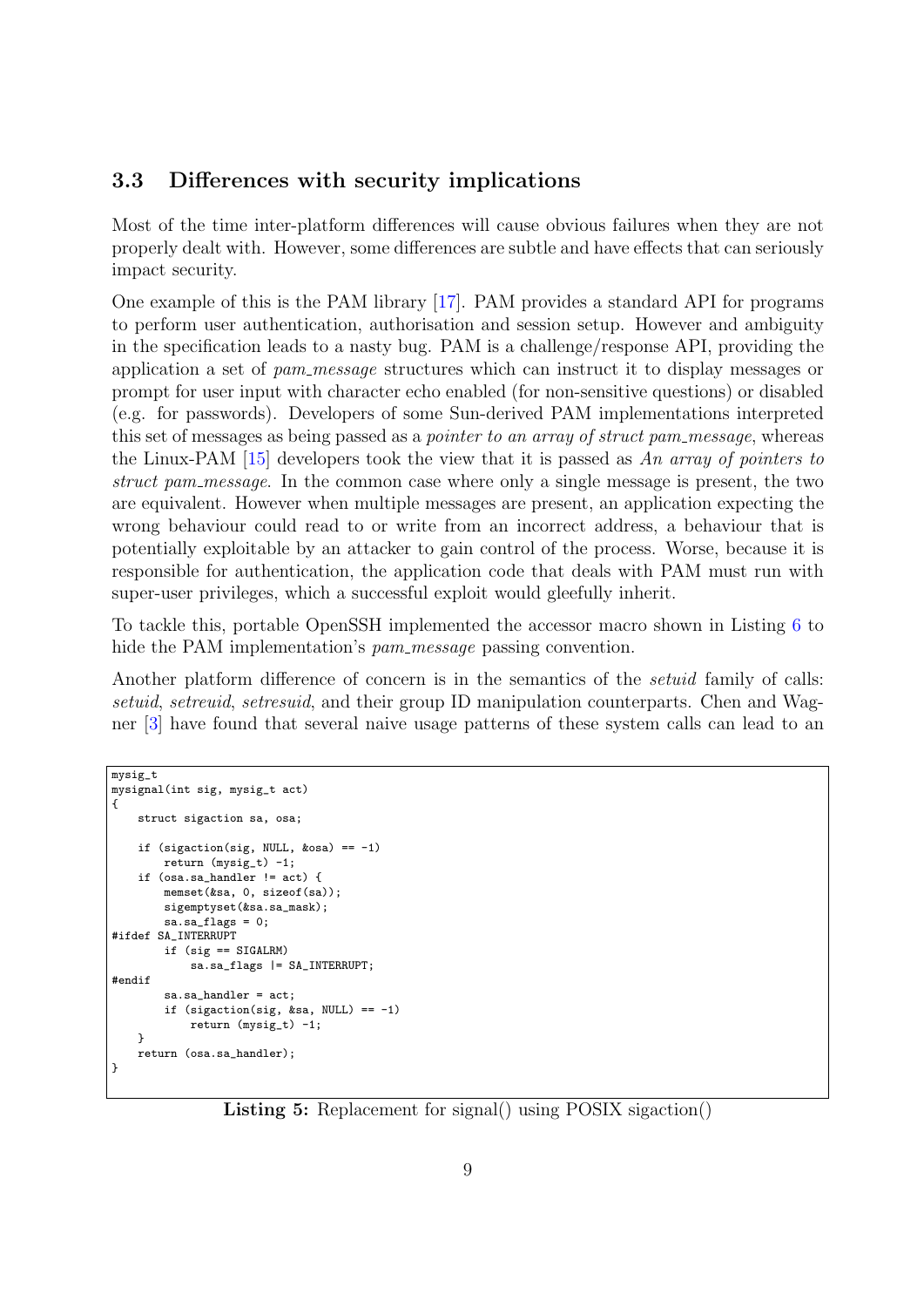```
#ifdef PAM_SUN_CODEBASE
# define PAM_MSG_MEMBER(msg, n, member) ((*(msg))[(n)].member)
#else
# define PAM_MSG_MEMBER(msg, n, member) ((msg)[(n)]->member)
#endif
```
Listing 6: Working around different PAM semantics

<span id="page-9-0"></span>incomplete revocation of privilege. Portable OpenSSH adopts their recommendations, and implements a somewhat paranoid approach when permanently discarding privilege:

- 1. Drop group privileges: setgroups, setegid and setgid
- 2. Drop user privileges: seteuid and setuid
- 3. Try to restore group privileges and raise a fatal error if successful
- 4. Try to restore user privileges and raise a fatal error if successful

Where possible, the *setresuid* and *setresgid* API is used in favour of separate calls to set the real and effective IDs. These functions offers the most unambiguous semantics and ensure that saved IDs are set correctly [\[3\]](#page-12-11). As a result, OpenBSD is replacing all uses of these older functions to permanently drop privileges with calls to setresuid and setresgid throughout its code-base.

## 4 Choosing the right API

A popular, but naive view of portability is that it consists of "avoiding unportable APIs". This may ease some of the more trivial portability problems encountered by developers, but it has the negative effect of dumbing software down to the lowest common denominator. Nearly all of the best APIs from a security perspective are incompletely portable. However the benefit for using these APIs in favour of more portable, but less secure ones greatly outweighs the cost of having to include portable replacements, especially when one considers that the better APIs are only going to become more common with time.

One concrete example of this is the closefrom system call (atomically close all open file descriptors numbered above a certain bound) - it was first introduced in Sun Solaris, but subsequently added to OpenBSD and then NetBSD. An application that used the lowest common denominator approach of manually closing file descriptors would never benefit from the improved API, even if it was introduced to the application's native platform.

A system interface that went the other way is the /dev/random cryptographic random number device [\[20\]](#page-12-12); first implemented on Linux and the BSDs, but eventually added to Solaris. This is a kernel facility that provides a central pool of cryptographically unguessable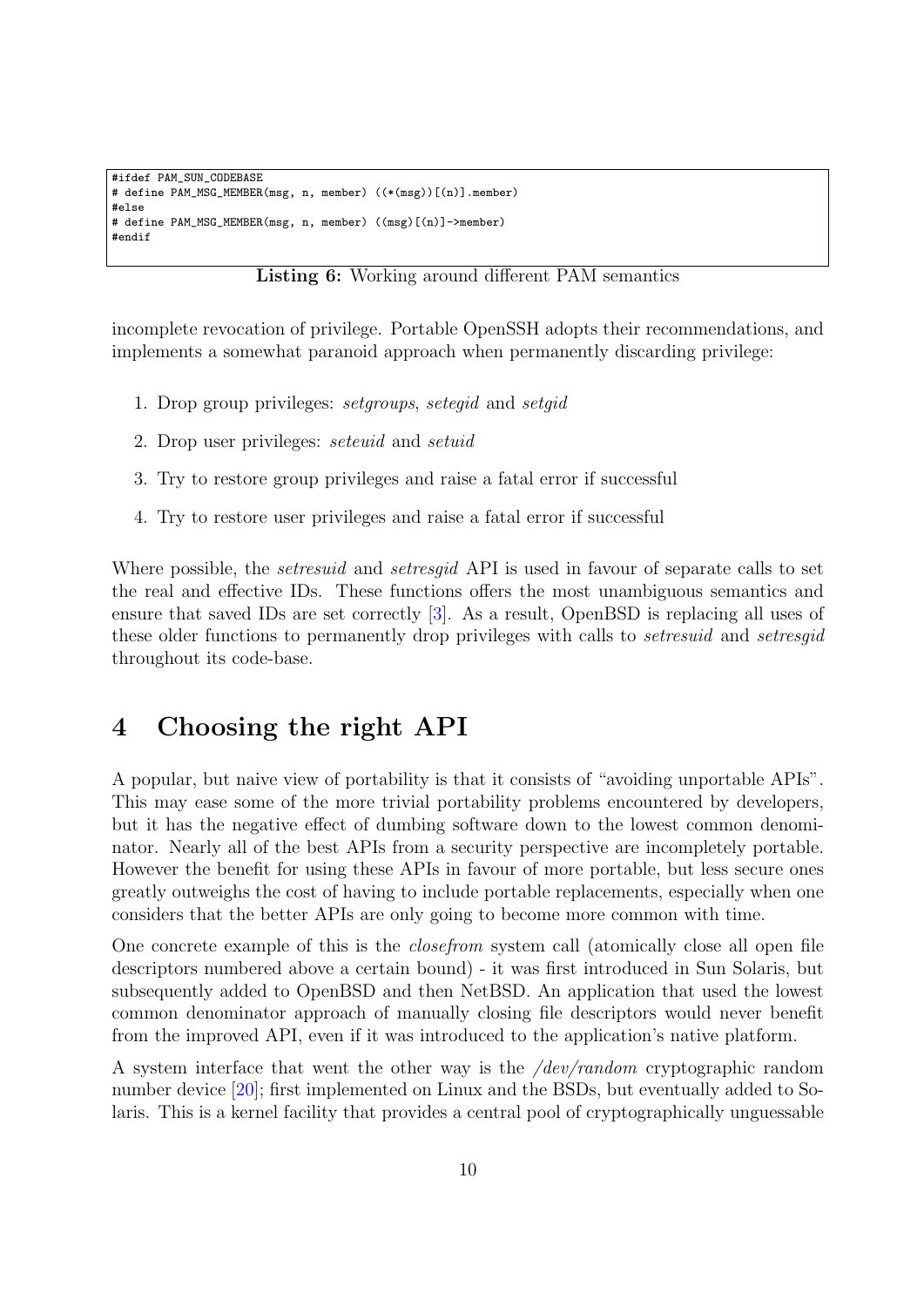random numbers, made available to user applications via the */dev/random* device node. Unguessable random numbers are critically important for cryptographic applications such as key generation and agreement. The provision of a central and strong API removed the temptation for application developers to "roll their own" random pooling and seeding code, often with insecure results [\[7\]](#page-12-13). The use of such kernel facilities where available, or a good user-level replacement (such as PRNGd [\[8\]](#page-12-14)) is strongly recommended.

Sadly, sometimes better APIs aren't always universally adopted. For instance, the *strlcpy* and *strlcat* functions [\[13\]](#page-12-15). These are designed to replace *strcpy*, *strcat*, *strncpy* and *strncat*. These latter functions are standard POSIX, but suffer serious deficiencies: *strcpy* and *strcat* do not check the boundaries of the target buffer and therefore can easily overrun it if used without the highest degree of care (giving rise to the famous stack-smashing attack [\[2\]](#page-12-16)). The bounds-checked *strncpy* and *strncat* are not much better; they fail to nul-terminate the target string if the source string is equal or longer in length than the target buffer (thereby opening a related class of security bugs) and they do not return enough information to allow the application developer to detect cases where a string truncation has occurred.

The *strlcpy* and *strlcat* API properly check the target buffer's bounds, nul-terminate in all cases and return the length of the source string, allowing detection of truncation. This API has been adopted by most modern operating systems and many standalone software packages, including OpenBSD (where it originated), Sun Solaris, FreeBSD, NetBSD, the Linux kernel, rsync and the GNOME project. The notable exception is the GNU standard C library, glibc [\[12\]](#page-12-17), whose maintainer steadfastly refuses to include these improved APIs, labelling them "horribly inefficient BSD crap" [\[4\]](#page-12-18), despite prior evidence that they are faster is most cases than the APIs they replace [\[13\]](#page-12-15). As a result, over 100 of the software packages present in the OpenBSD ports tree maintain their own strlcpy and/or strlcat replacements or equivalent APIs - not an ideal state of affairs.

Finding replacements for good APIs isn't hard - it is highly probable that a free software project has already solved the problem and has made a licence-compatible replacement available. Nor should the task result in a dramatic increase in a project's size, most of these APIs are trivial to replace. Table [3](#page-11-0) shows the sizes of the largest replacement functions used in portable OpenSSH. In almost all of these cases, the code was obtained or adapted from OpenBSD's standard C library. A good long-term approach in this age of open source operating systems is to also contribute this support code to their libraries or kernels.

## 4.1 Conclusion

The main recommendations of this paper may be briefly summarised into six simple rules:

1. Avoid cluttering main code paths with portability code, especially that wrapped up in nested preprocessor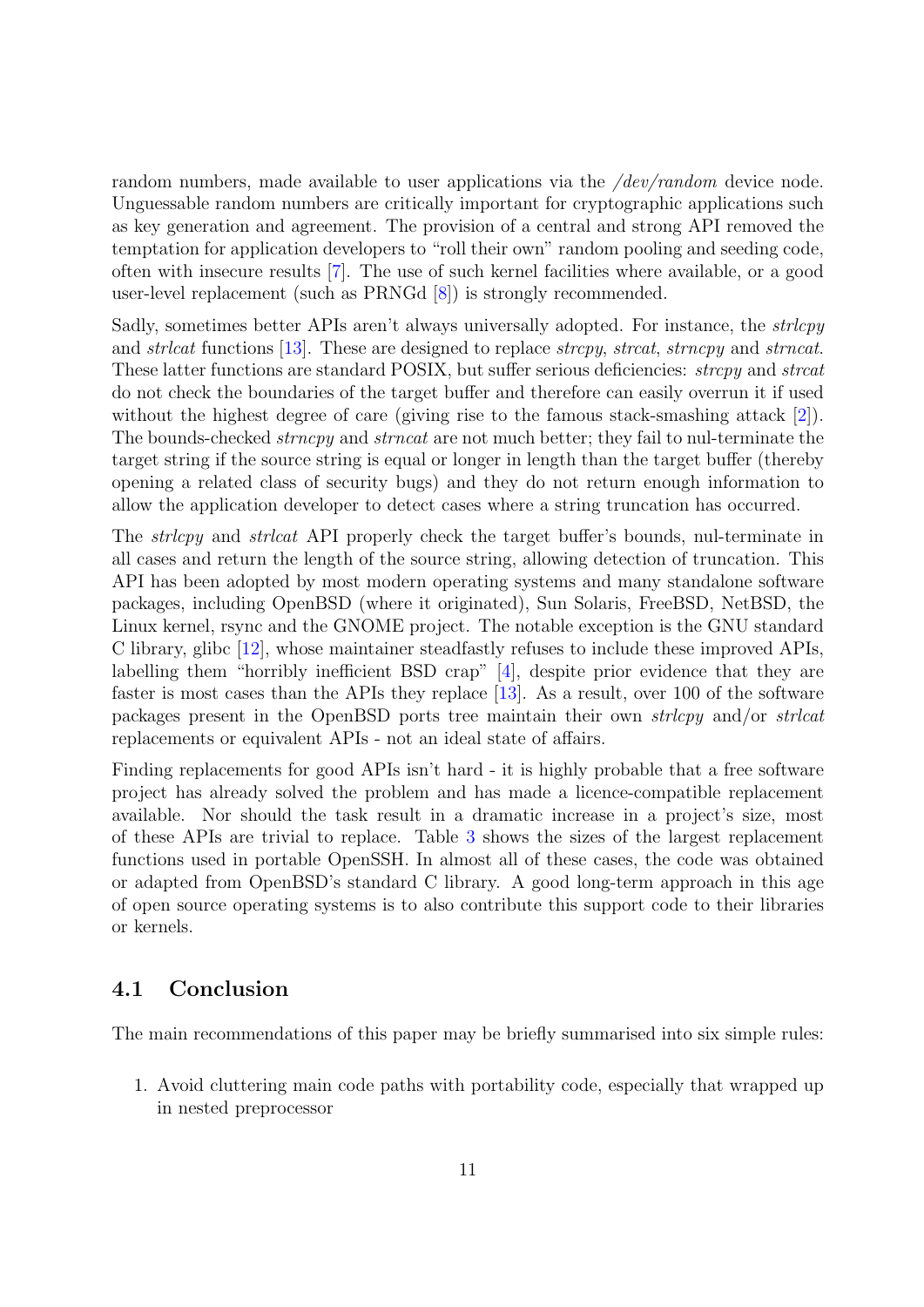| Function                         | Lines of code   |
|----------------------------------|-----------------|
|                                  | (inc. comments) |
| $\text{glob}()$                  | 914             |
| $s$ nprintf $()$                 | 652             |
| getrrsetbyname()                 | 585             |
| $base64_ntop()$ and              |                 |
| $base64\_pton()$                 | 324             |
| getcwd()                         | 242             |
| vis()                            | 239             |
| $\text{inet\_ntop}(\mathcal{A})$ | 229             |
| getaddrinfo(),                   |                 |
| getnameinfo() and                |                 |
| support functions                | 224             |
| openpty()                        | 201             |
| realpath()                       | 196             |

Table 3: largest replacement functions in Portable OpenSSH

- <span id="page-11-0"></span>2. Pick the best possible API available, even if it isn't available on every platform - it can be replaced or imported if it doesn't exist somewhere
- 3. Replace missing or broken functions in a separate library rather than performing the surgery inline
- 4. Where possible, obtain an existing, known-good replacement instead of developing new code (e.g. from OpenBSD's libc)
- 5. When dealing with areas of great platform variability, abstract the API back to a superset of the platforms' features
- 6. Be alert for subtle differences or bugs between platforms, and doubly so in areas of an application that wield privilege

This paper has detailed some common portability problems, ranging from the simple to the complex, and approaches to solve them. These approaches may not be optimum for every application, but they have served portable OpenSSH well in allowing it to function on over twenty platforms while retaining maintainability of the code-base.

# References

[1] IEEE Std 1003.1, 2004: IEEE standard portable operating system Interface for computer environments, Institute of Electrical and Electronics Engineers, 2004